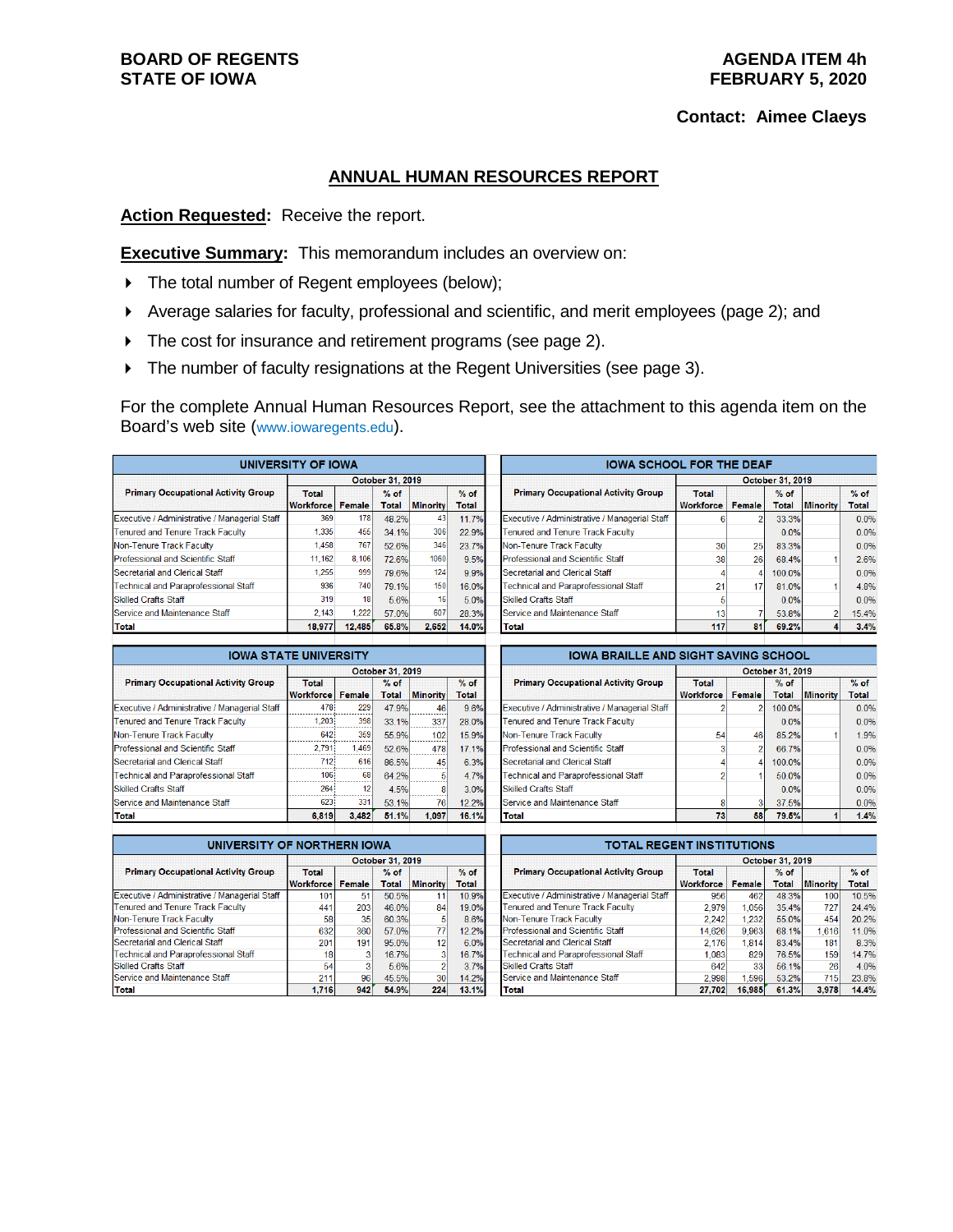| Average Salaries <sup>1, 2</sup>             |           |           |                |           |           |           |  |  |  |
|----------------------------------------------|-----------|-----------|----------------|-----------|-----------|-----------|--|--|--|
| Faculty <sup>3</sup>                         | FY 2015   | FY 2016   | FY 2017        | FY 2018   | FY 2019   | FY 2020   |  |  |  |
| SUI <sup>4</sup>                             | \$104,483 | \$105,611 | \$107,798      | \$111,952 | \$112,243 | \$113,206 |  |  |  |
| ISU <sup>4</sup>                             | \$88,113  | \$89,008  | \$94,341       | \$93,328  | \$96,766  | \$97,153  |  |  |  |
| <b>UNI</b>                                   | \$75,780  | \$76,733  | \$78,912       | \$79,691  | \$76,751  | \$80,436  |  |  |  |
| <b>ISD</b>                                   | \$68,355  | \$65,098  | \$67,823       | \$66,867  | \$67,573  | \$81,004  |  |  |  |
| <b>IBSSS</b>                                 | \$66,763  | \$66,764  | \$67,785       | \$69,155  | \$68,315  | \$71,924  |  |  |  |
| <b>Professional and Scientific</b>           | FY 2015   | FY 2016   | FY 2017        | FY 2018   | FY 2019   | FY 2020   |  |  |  |
| $SUI$ <sup>5</sup>                           | \$68,169  | \$68,711  | \$69,477       | \$70,688  | \$70,480  | \$71,600  |  |  |  |
| <b>ISU</b>                                   | \$59,483  | \$61,415  | \$62,376       | \$63,434  | \$64,319  | \$65,341  |  |  |  |
| <b>UNI</b>                                   | \$65,468  | \$65,901  | \$68,188       | \$66,101  | \$68,910  | \$66,247  |  |  |  |
| <b>ISD</b>                                   | \$58,626  | \$58,132  | \$60,354       | \$61,912  | \$64,526  | \$60,065  |  |  |  |
| <b>IBSSS</b>                                 | \$70,148  | \$59,768  | \$61,507       | \$62,122  | \$53,253  | \$57,792  |  |  |  |
| Service Employees International Union (SEIU) | \$65,512  | \$66,225  | \$67,146       | \$68,237  | \$69,029  |           |  |  |  |
| <b>Merit</b>                                 | FY 2015   | FY 2016   | <b>FY 2017</b> | FY 2018   | FY 2019   | FY 2020   |  |  |  |
| SUI                                          | \$41,072  | \$41,454  | \$42,035       | \$42,389  | \$41,690  |           |  |  |  |
| <b>ISU</b>                                   | 43,848    | 44,687    | 43,117         | \$42,805  | \$42,059  |           |  |  |  |
| <b>UNI</b>                                   | 45,047    | 45,670    | 46,539         | \$46,742  | \$47,463  |           |  |  |  |
| <b>ISD</b>                                   | 40,340    | 32,982    | 34,878         | \$31,825  | \$34,379  |           |  |  |  |
| <b>IBSSS</b>                                 | 41,507    | 41,780    | 44,143         | \$41,571  | \$42,162  |           |  |  |  |
| System-Wide                                  | 42,363    | 41,315    | 42,142         | \$41,066  | \$41,550  |           |  |  |  |

*1. Excludes benefits.*

*2. Faculty and Professional and Scientific numbers are as of July 1, 2019; Merit numbers are as of June 30, 2018 and allow for all midyear changes (step increases and other.)*

*3. Faculty salaries are shown as annualized figures for 9-month equivalent positions.*

*4. Excludes salaries for: (1) professional colleges of Medicine, Dentistry, and Law at SUI; and (2) Veterinary Medicine and faculty associated with the Agricultural Experiment Station and the Cooperative Extension Service at ISU. Includes the top three Faculty ranks at SUI.*

*5. Includes all university and hospital non-SEIU employees. Does not include SEIU or three highest paid head coaches.*

| <b>INSURANCE AND RETIREMENT PROGRAM EXPENDITURES - FY 2019</b> |               |               |              |             |              |               |  |  |
|----------------------------------------------------------------|---------------|---------------|--------------|-------------|--------------|---------------|--|--|
| FY 2019                                                        | <b>SUI</b>    | <b>ISU</b>    | <b>UNI</b>   | <b>ISD</b>  | <b>IBSSS</b> | <b>TOTAL</b>  |  |  |
| <b>Mandated Benefits</b>                                       |               |               |              |             |              |               |  |  |
| Social Security and Medicare                                   | \$105,835,648 | \$35,874,862  | \$8,307,596  | \$536,662   | \$381,264    | \$150,936,032 |  |  |
| <b>IPERS</b>                                                   | \$12,380,590  | \$5,616,205   | \$1,942,584  | \$334,078   | \$292,588    | \$20,566,045  |  |  |
| <b>TIAA</b>                                                    | \$122,157,302 | \$42,113,013  | \$9,762,933  | \$334,668   | \$172,851    | \$174,540,766 |  |  |
| Substitute Plans                                               | \$0           | \$63,150      | \$0          | \$0         | \$0          | \$63,150      |  |  |
| <b>Federal Retirement</b>                                      | \$0           | \$300,542     | \$0          | \$0         | \$0          | \$300,542     |  |  |
| <b>TIAA Waiver of Premium</b>                                  | \$345.123     | \$764,320     | \$292,937    | \$5,483     | \$3,921      | \$1,411,784   |  |  |
| Unemployment Compensation                                      | \$826,256     | \$157,619     | \$39,327     | \$0         | \$12,990     | \$1,036,192   |  |  |
| Workers' Compensation                                          | \$7,313,069   | \$2,679,205   | \$978,023    | \$136,648   | \$61,144     | \$11,168,089  |  |  |
| <b>Total Mandated Benefits</b>                                 | \$248,857,989 | \$87,568,916  | \$21,323,399 | \$1,347,539 | \$924,758    | \$360,022,601 |  |  |
| <b>Other Benefits</b>                                          |               |               |              |             |              |               |  |  |
| Life Insurance (less dividends)                                | \$1,864,904   | \$2,273,895   | \$615,984    | \$41,076    | \$29,873     | \$4,825,733   |  |  |
| Accidental Death and Dismemberment                             | \$0           | \$497,021     | \$0          | \$4,818     | \$3,645      | \$505,484     |  |  |
| <b>Health Insurance</b>                                        | \$212,519,031 | \$69,690,317  | \$23,713,264 | \$1,371,274 | \$867,758    | \$308,161,644 |  |  |
| Long-Term Disability                                           | \$1,899,171   | \$1,774,793   | \$1,574,417  | \$80,351    | \$52,148     | \$5,380,880   |  |  |
| Dental Insurance                                               | \$16,651,933  | \$2,003,744   | \$822,134    | \$37,778    | \$20,573     | \$19,536,161  |  |  |
| <b>Total Other Benefits</b>                                    | \$232,935,039 | \$76,239,770  | \$26,725,799 | \$1,535,297 | \$973,996    | \$338,409,902 |  |  |
| <b>Total Fringe Benefit Expenditures</b>                       | \$481,793,028 | \$163,808,686 | \$48,049,199 | \$2,882,836 | \$1,898,754  | \$698,432,504 |  |  |
| <b>Percent of Non-Student Payroll</b>                          | 30.50%        | 31.90%        | 37.50%       | 43.87%      | 19.87%       |               |  |  |